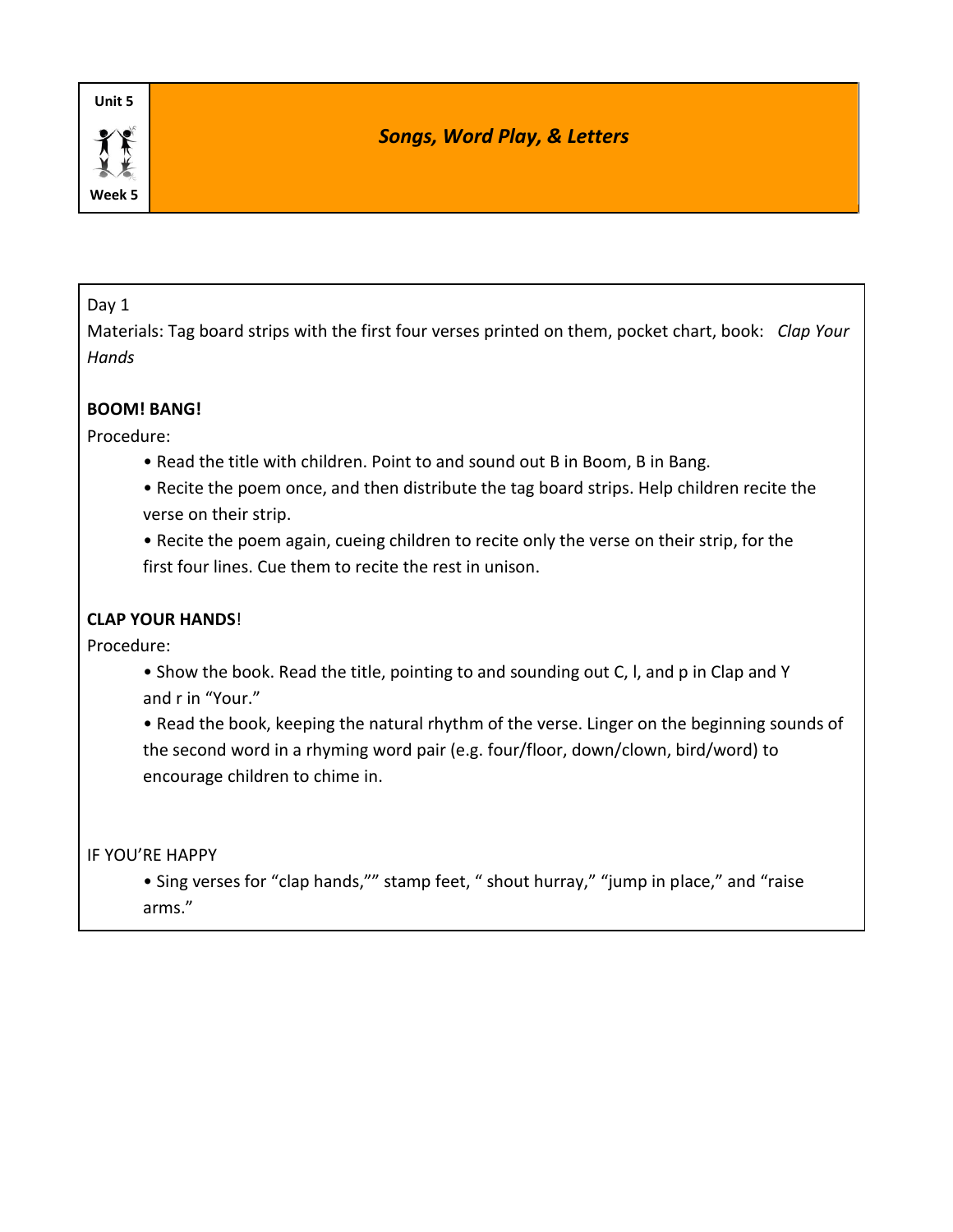### Day 2:

Materials: poetry poster, two cards with Rain and drops written on them cards with fiddle-ee-fee and Barnyard Song printed on them

### **RAINDROPS**

Procedure:

• Show the cards Rain and then drops. Tell them these two words together are the name of the next poem. Help children sound out each word.

• Recite the poem and model the motions.

• Read and underline the title. Underline raindrops in the first line. Then skip down to the third line, and underline the words, pitter-patter, and ask if children know what words these are. Sound them out with the children, point to P, tt, and r, in each word.

• Then point to the line in the second verse with "Pitter-patter, raindrops!" Tell children they can read this line with you. Point to the P, tt, and r in Pittter and patter, and then to r, d, p, and s in Raindrops, as you read the words slowly.

### **BARNYARD SONG**

Procedure:

• Show the children the card with fiddle-ee-fee on it. Tell them that this is what the cat says, repeatedly, in a song they know. Point to f, d, and l in fiddle, and to f in fee, while helping children sound out the words. If they don't recall the title, show them the card, read it and sing the song.

# **GOOD MORNING MRS. HEN**

Procedure:

- Turn to the poem in the Big Book of Poetry and ask children, "Do you remember the title of this poem? You can read the title with me." Point to and sound out G in Good, and then underline the rest of the letters, as you read the word, lingering briefly on the 'd' at the end. Point to and sound out M in Morning, M in Mrs. and H in Hen. Underline the rest of these words with your finger as you read it.
- Recite the poem naturally.
- Recite the poem a second time. Then say, "Count the chicks with me as I point to them in the illustration." Talk about which ones are red, yellow, brown and speckled (point to them as you discuss this).

# **MY SHADOW**

Procedure:

- •. Review some characteristics of shadows, using what children know from recent story books and other unit activities.
- Recite the poem.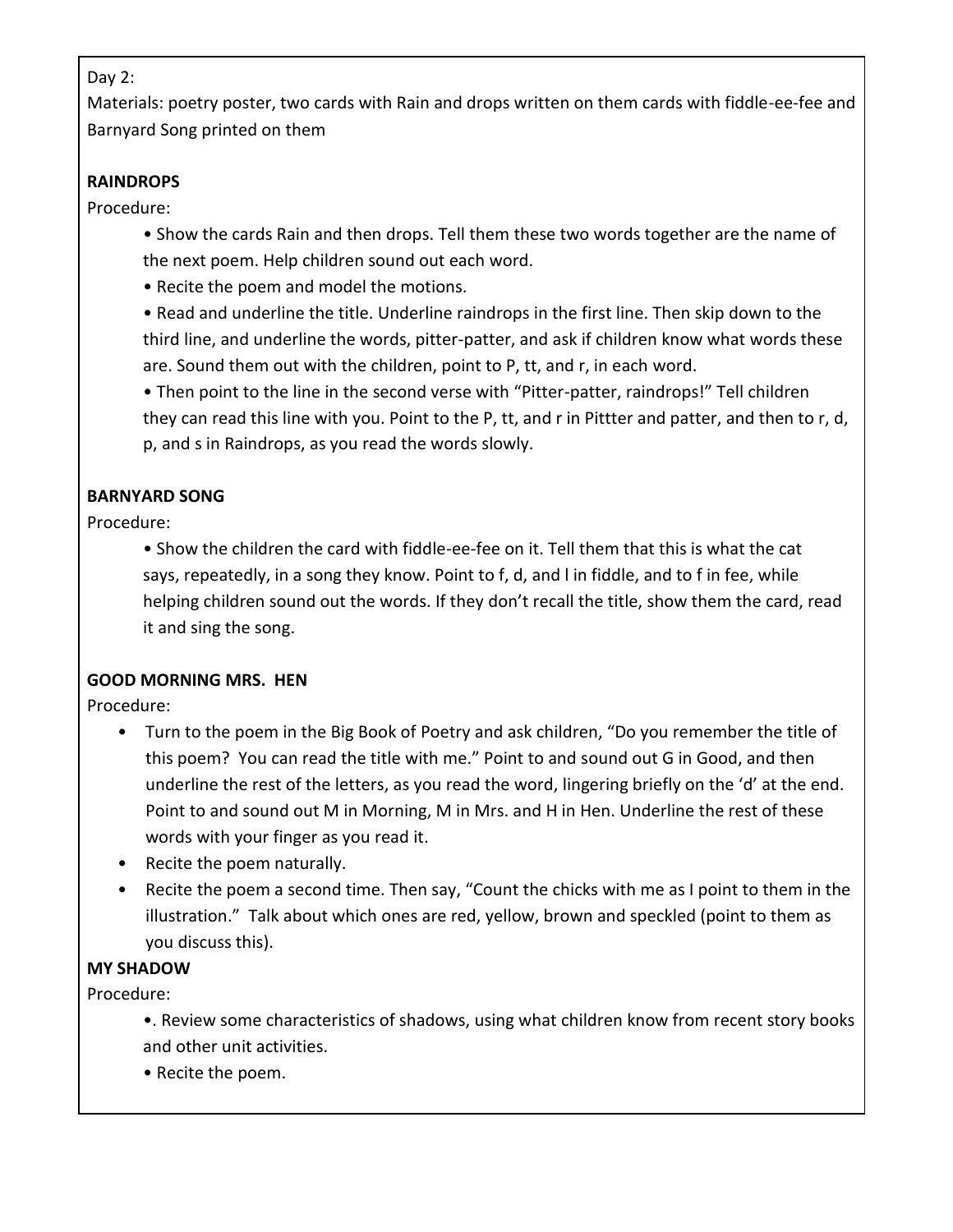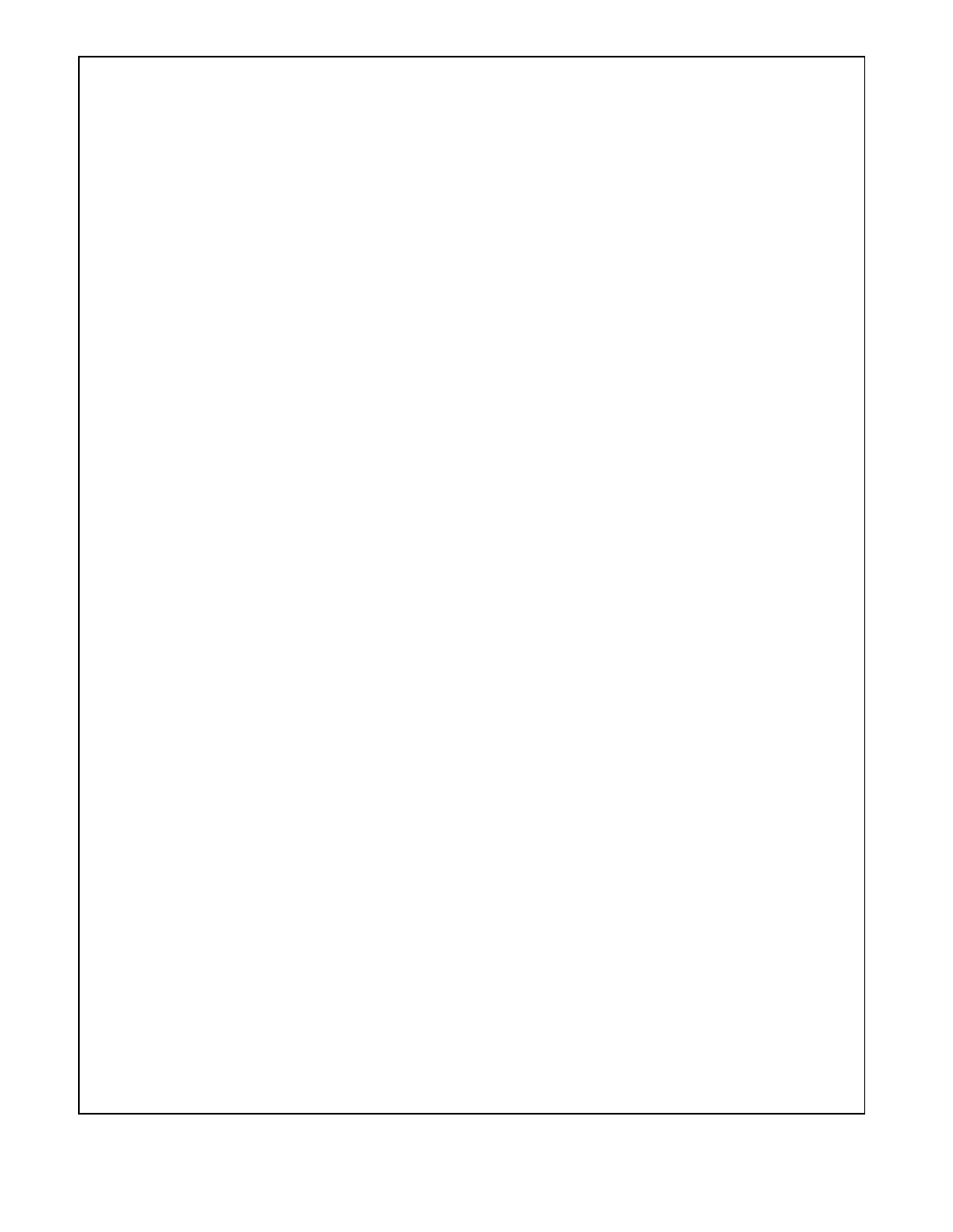Day 3:

Materials: poetry poster, chart of children's names with W as first letter, *t*wo sets of lowercase alphabet cards

#### **OPEN SHUT THEM**

• Position fingers and sing the song.

### **THE LITTLE TURTLE**

• Read the title. Point to and underline The and read it quickly as a sight word. Point to and sound out L in Little and T in Turtle.

• Recite the poem with the children and model the motions.

### **LOOBY LOO**

Procedure:

• Tell the children that next they are going to sing this song. Stand up and ask them to stand up too.

- Sing the song as usual, doing the motions.
- Add a new verse or two (e.g., "back," "right forefinger")

• Sing "Willoughby Wallaby Woo" before doing the next activity. Prepare a chart with children's names using W as the first letter (e.g., Windy for Cindy, Wim for Jim) and point to each name while singing a verse for each child in the group.

### **LITTLE LETTER/BIG LETTER CHANT**

Procedure:

- Distribute uppercase letters that match the lowercase letters selected. Tell children they are going to do the uppercase and lowercase matching activity again.
- Do this chant: *I have the little [ name a letter], as you hold it up to show. Take a look to see. Someone has its partner. Who might that someone be?*
- Remind the first few children that they can say: *I have the big [letter name]* when they hold up their card.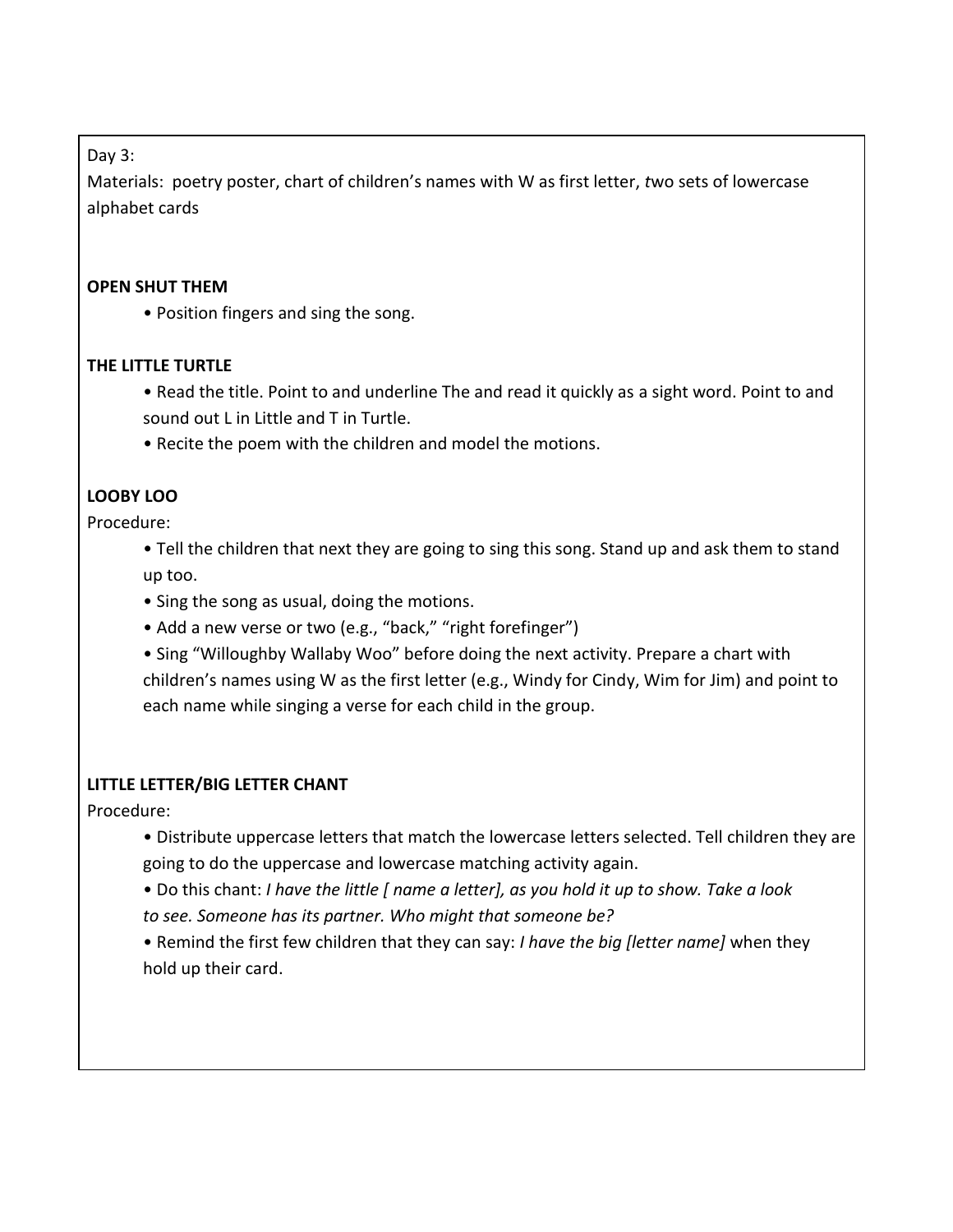Day 4:

Materials: poetry poster, book: *Night Job*

### **CLAP YOUR HANDS**

Procedure:

• Sing several familiar verses and the new ones from last time (flick finger, wiggle nose)

### **LOOBY LOO**

Procedure:

- Tell children the next song they are going to sing will be "Looby Loo". Standup and ask them to stand up too.
- Sing the song as usual.

### **NIGHT JOB**

Procedure:

• Read the title and point to and sound out N in Night, J in Job. Read the name of the author and the illustrator. Read the book, keeping the natural flow.

### **HANDS**

Procedure:

- Point to and read the title, sounding out H.
- Recite the poem as usual and model the motions.
- Tell children they are going to do the poem again but change one part. Tell children to listen carefully.

• Recite the poem again and change "Then give a clap, to then give two claps".